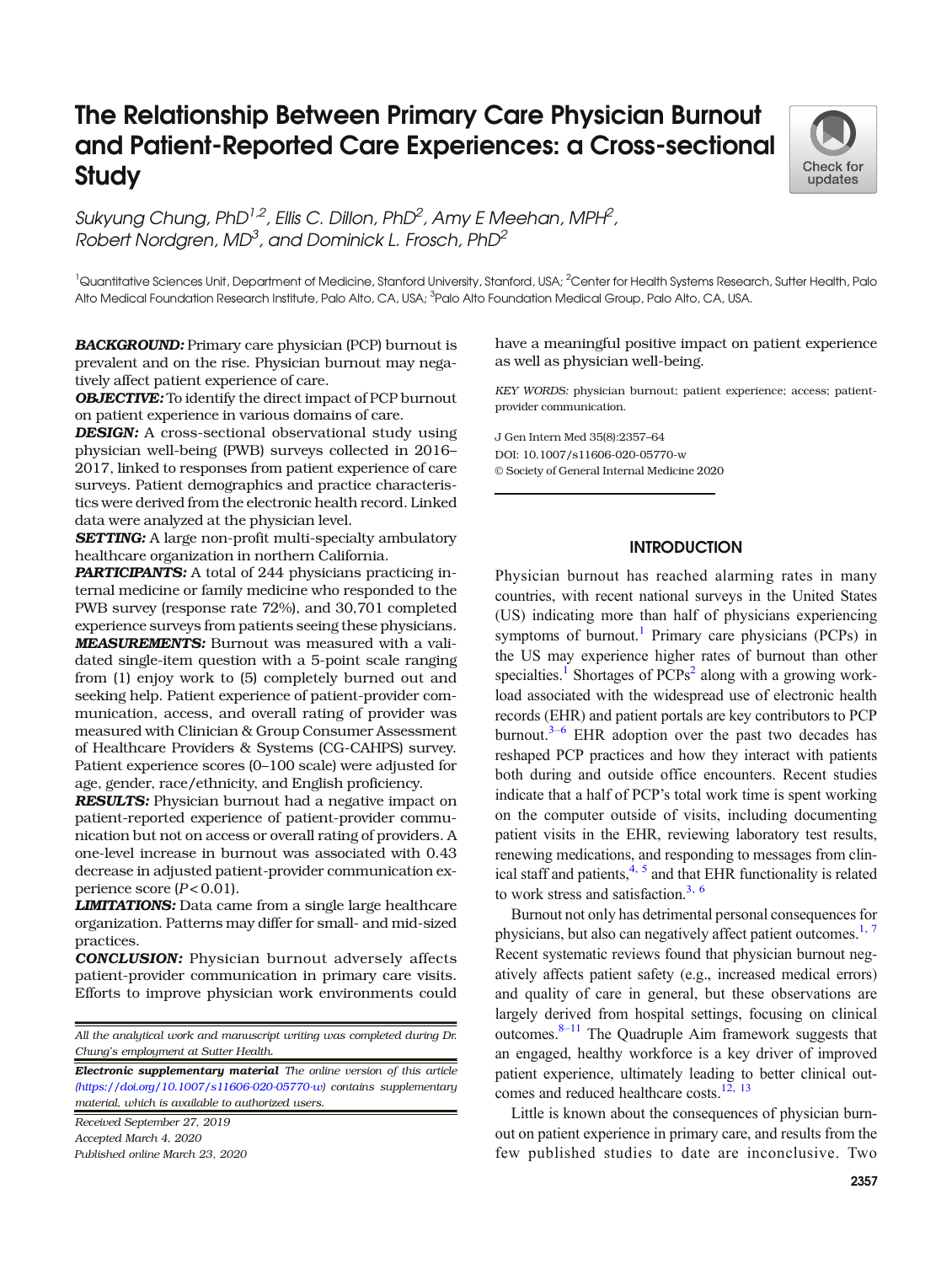<span id="page-1-0"></span>studies—one surveying  $30$  PCPs in Greece<sup>[14](#page-6-0)</sup> and another studying 239 general practitioners in the Netherlands, $15$ respectively—reported an overall negative relationship between PCP burnout and patient experience. On the other hand, a study of 305 PCPs in Germany reported no relationship between physician job satisfaction and patient satisfaction.<sup>[16](#page-6-0)</sup> To our knowledge, no study to date has reported the linkage between physician burnout and patient-reported experience of care in outpatient care settings in the US.

We sought to identify the impact of PCP burnout on patientreported experience of care in three key domains: appointment availability, communication with provider, and overall provider rating. We hypothesized that physician burnout has a direct negative effect on patient-provider communication and overall rating of the provider while it has no direct effect on patient access, e.g., appointment availability, after taking into account measures of PCP panel size and workload.

#### **METHODS**

## Study Design/Setting/Participants

We conducted a cross-sectional observational study using surveys and linked EHR data from a large non-profit multispecialty ambulatory healthcare organization in northern California in the US. Study participants were primary care physicians (PCPs) practicing internal or family medicine. At the time of the survey, the organization had a total of 369 PCPs across 40 work sites in and around the San Francisco Bay Area, ranging from urban, exurban, to rural areas.

The Physician Well-being (PWB) survey was fielded be-

tween November 2016 and April 2017 as part of the organization's efforts to understand and address physician burnout. All physicians were invited to respond to a confidential one-page survey asking about multiple dimensions of well-being including burnout, life satisfaction, time spent on self-care practices and work-related activities, workload, departmental climate, and level of autonomy (Table 1). The introduction to the survey clearly stated that survey responses would be confidential, all data would be handled by the research team alone, and no health system leaders would see any individual level data. The PWB survey achieved an overall response rate of  $72\%$ .

Patient experiences of care surveys are routinely collected as part of the organization's quality improvement efforts using the Clinical and Group version of the Consumer Assessment of Healthcare Providers and Systems (CG-CAHPS). Developed through rigorous processes, including seeking stakeholder input iteratively, assessing psychometric properties, and conducting field tests, $17-19$  $17-19$  the CG-CAHPS is considered the standard patient experience survey and used in performance evaluation programs by the Centers for Medicare & Medicaid Services (CMS) and other payers in the US.<sup>[20](#page-6-0)</sup>

The surveys were sent via mail to patients who had an office visit encounter with a provider. Patients were randomly selected from the patients each provider saw, with a target of collecting 60 completed surveys per provider each year, which was implemented as 5 per month. Response rates ranged from 15 to 20%, typical of patient experience surveys sent without financial incentives or reminders.<sup>[21, 22](#page-6-0)</sup> While response rates vary by patient demographics, e.g., older and non-Hispanic white individuals are more likely to respond, $23-27$  $23-27$  potential bias due to low response rate at provider level, after adjusting

| <b>Question</b>                            | <b>Response option</b>                                                                     |
|--------------------------------------------|--------------------------------------------------------------------------------------------|
| Overall, based on your definition of       | 1. I enjoy my work. I have no symptoms of burnout.                                         |
| burnout, how would you rate your level     | 2. Occasionally I am under stress, and I don't always have as much                         |
| of burnout? (Check only one)               | energy as I once did, but I don't feel burned out.                                         |
|                                            | 3. I am definitely burning out and have one or more symptoms of                            |
|                                            | burnout, such as physical or emotional exhaustion.                                         |
|                                            | 4. The symptoms of burnout that I'm experiencing won't go away. I                          |
|                                            | think about frustration at work a lot.                                                     |
|                                            | 5. I feel completely burned out and often wonder if I can go on. I                         |
|                                            | am at the point where I may need some changes or may need to                               |
|                                            | seek some sort of help.                                                                    |
| How many days/week do you exercise         | $\Box$ 0 days $\Box$ 1 day $\Box$ 2-3 days $\Box$ 4-5 days $\Box$ 6-7 days                 |
| for 30 cumulative minutes or more?         |                                                                                            |
| Your control over your work schedule       | $\Box$ Poor $\Box$ Marginal $\Box$ Satisfactory $\Box$ Good $\Box$ Optimal                 |
| $1S$ :                                     |                                                                                            |
| What number best describes the             | $\Box$ 1 Calm $\Box$ 2 $\Box$ 3 Busy but reasonable $\Box$ 4 $\Box$ 5 Hectic, chaotic      |
| atmosphere in your primary work area?      |                                                                                            |
| If I were to choose a new practice setting | $\Box$ Strongly disagree $\Box$ Disagree $\Box$ Neither $\Box$ Agree $\Box$ Strongly agree |
| today, I would choose this group.          |                                                                                            |
| How satisfied are you with your life in    | (write a number between 1 (very bad) and 100 (very                                         |
| general?                                   | good)                                                                                      |

Table 1 Selected Questions from the Physician Well-being Survey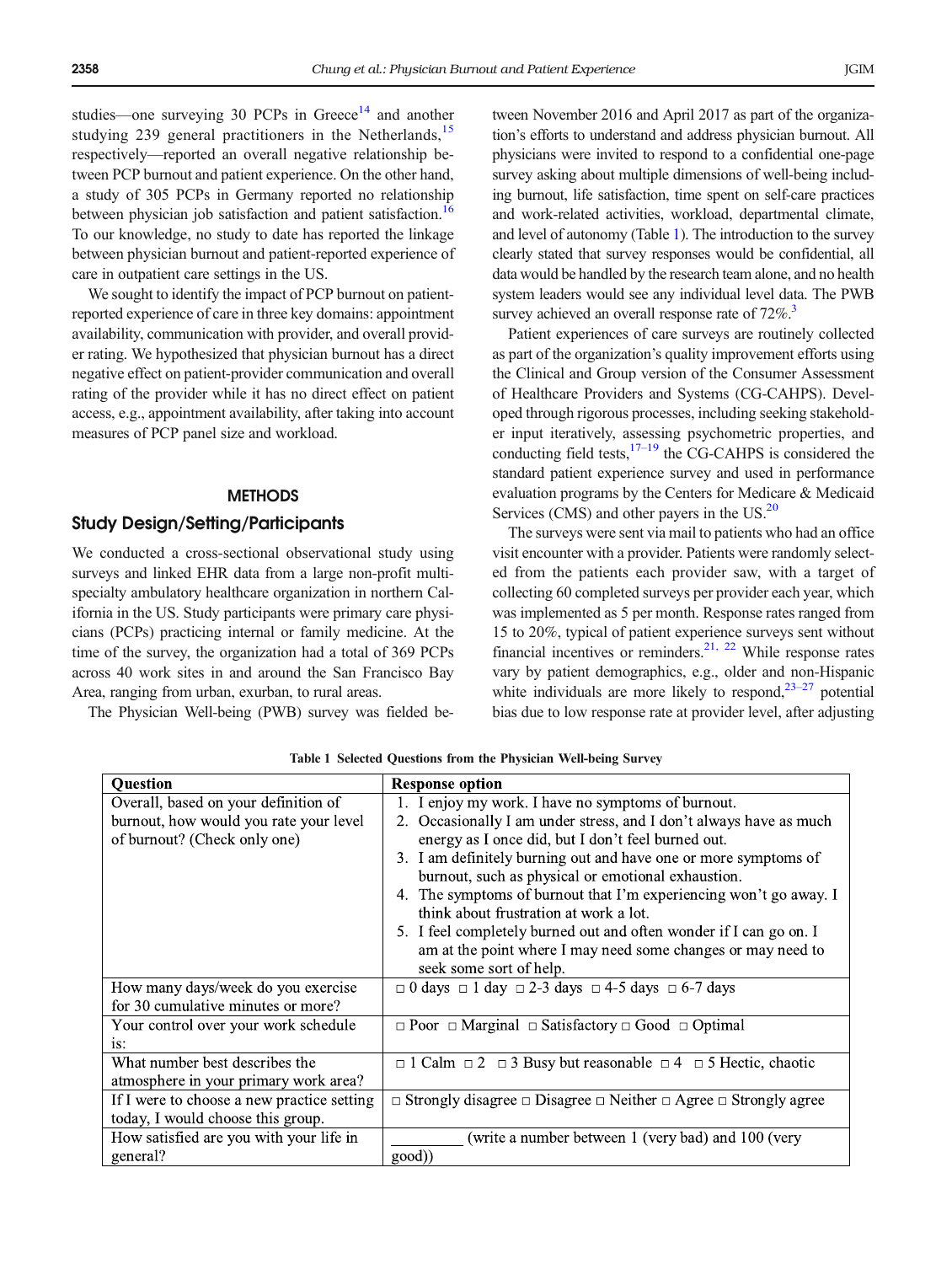The PWB and CG-CAHPS survey data were linked at the PCP level, and information on physician demographics, panel size, and panel demographic and clinical characteristics as of 2016, extracted from administrative records and the EHR, were added. All data were collected as part of routine clinical practice and quality improvement. The Sutter Health Institutional Review Board approved the study protocol. Data analysis was conducted between May 2018 and June 2019.

## Variables/Measurement/Bias

Patient-Reported Experience of Care (Outcome). We used CG-CAHPS questions asking about three domains of experiences: (1) provider communication: how well providers communicate with patients (4 questions: Provider explained things in a way that was easy to understand; provider listened carefully to patient; provider showed respect for what patient had to say; and provider spent enough time with patient); (2) access: getting timely appointments, care, and information (3 questions: Patient got appointment for urgent care as soon as needed; patient got appointment for non-urgent care as soon as needed; and patient got answer to medical question the same day he/she contacted provider's office); and (3) provider rating: patients' overall rating of the provider (1 question). We computed composite scores for each domain in a scale of 0 to 100 [\(www.ahrq.gov/cahps/sur](http://www.ahrq.gov/cahps/surveys-guidance/cg/about/survey-measures.html)[veys-guidance/cg/about/survey-measures.html\)](http://www.ahrq.gov/cahps/surveys-guidance/cg/about/survey-measures.html).

Domain-specific scores were aggregated at the PCP level. Scores were adjusted for patient characteristics including age, gender, race/ethnicity, and English proficiency, which are known to be associated with response patterns independent of patient experience itself. $^{23, 28}$  $^{23, 28}$  $^{23, 28}$  While patient experience survey response rates are low, typically  $15-30\%$ ,<sup>29</sup> and can be positively biased (as patients with better experience are more likely to respond), there is no reason we are aware of to believe potential bias would be systematically different across PCPs, after taking into account relevant respondent demographic characteristics.

**Burnout (Exposure/Predictor).** The degree of burnout was measured with the Physician Work-Life Study's single-item burnout question, a validated 5-point scale variable from the PWB survey, ranging from 1 (enjoy work) to 5 (completely burned out) $30$  (Table [1](#page-1-0)). The measure has been validated against the commonly used, though proprietary and lengthy Maslach Burnout Inventory (MBI).<sup>[30](#page-6-0)–[32](#page-6-0)</sup> While there is a strong correlation between the two measures, recent data suggest the one-item measure using a dichotomous cut-point<sup>[33](#page-6-0)</sup> may underestimate the prevalence of burnout compared with the gold standard MBI measure.<sup>[34](#page-6-0)</sup> We therefore used the complete 5-point scale as a continuous variable to capture the full spectrum of burnout.

Practice Characteristics (Potential Confounders). Characteristics of PCPs, including their workload, and panel composition are potential confounders of the relationship between burnout and patient-reported experience of care, and were accounted for with the following variables. Clinical full time equivalent (cFTE) was derived from administrative data, based on the number of hours spent seeing patients. We defined adjusted panel size as the number of patients a PCP saw during a year, applying weights based on expected workload (measured with work relative value units) given patient age and gender. Another indicator of panel characteristics is the proportion of visits made by a PCP's own patient, rather than other PCPs' patients. Newer PCPs generally have more availability in their schedule, and therefore have more visits by other PCPs' patients. Physician gender, years of medical practice, and specialty (internal vs. family medicine) were also included.

Physician Well-Being, Department Climate, and Job Satisfaction (Correlates of Burnout). Growing evidence suggests that more chaotic workplaces, less control over work, workload and time pressure have been associated with increased burnout in primary care.<sup>[4](#page-6-0), [30](#page-6-0), [35](#page-6-0)–[40](#page-6-0)</sup> Life satisfaction has also been shown to be associated with burnout.<sup>41, 42</sup> In our PWB survey, these correlates of burnout were measured with questions asking about the department climate,  $39, 43$  $39, 43$  degree of control over work schedule and workload (from the American Medical Association's Mini-Z survey derived from the Physician Worklife Survey), $44$  degree of life satisfaction, $45$  and self-care practices (sleep hours, exercise frequency, mindfulness practices $46-48$  $46-48$  $46-48$ (Table [1](#page-1-0)). After specification tests as described below, the following variables were included in the analysis: a continuous variable indicating the degree of life satisfaction and dichotomous variables indicating calmer department climate (1: calm to 3: reasonable vs. 4 to 5: hectic to chaotic), good control over the schedule, and willingness to choose to work in the same practice again.

## Statistical Methods

Relationships between level of burnout and adjusted patient experience scores, physician practice characteristics, and responses to other physician well-being items (that were used as instruments), respectively, were compared with one-way analysis of variance for continuous variables and Pearson's chi-squared test for categorical variables.

We used structural equation models (SEM) with instruments to estimate the direct relationship between PCP burnout and patient-reported experiences, while controlling for potential confounders, e.g., objective indicators of PCP workload.<sup>49–[52](#page-7-0)</sup> Correlates of physician burnout collected through the PWB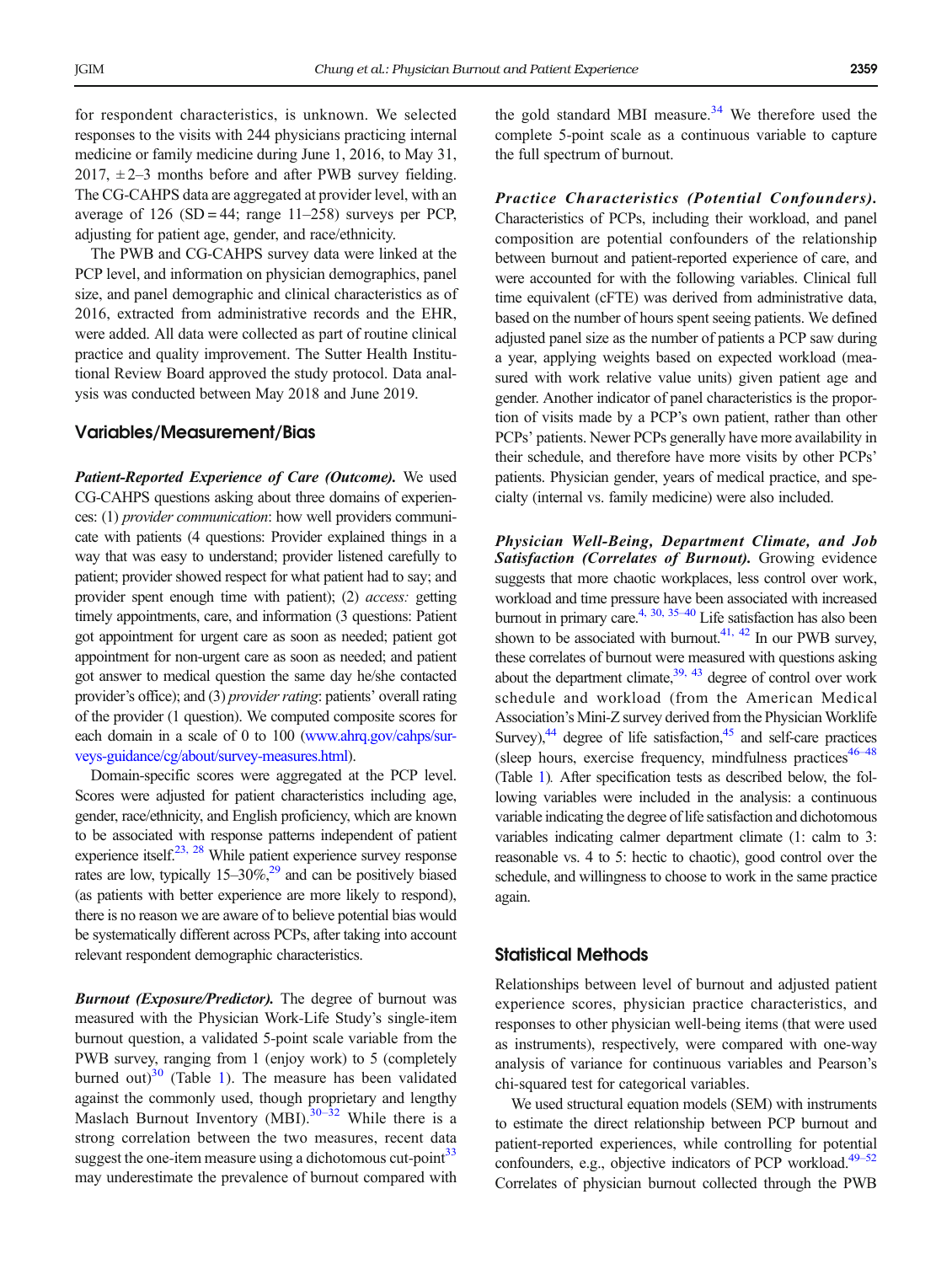survey including department climate, control over work schedule, intent to choose the practice again, regular exercise, and life satisfaction were chosen as potential instruments as they are known to be highly correlated with burnout<sup>39, [41](#page-7-0), [42, 44, 45](#page-7-0)</sup> but may not be directly related to patient experience once burnout is taken into account (Fig. 1).

Prior to conducting SEM, we carefully selected valid instruments with various specification tests. For the main outcome of provider communication, it was determined that the covariance of burnout and patient experience scores were substantial and significant (Hausman test:  $\chi^2(1) = 3.85$ ;  $P < 0.05$ ) and that, while the selected instruments were strong predictors of burnout  $(F(5,222) = 27.9; P < 0.001;$  partial  $R^2 = 0.39$ ), they had no direct association with patient experience scores (LR test:  $\chi^2(4) = 3.06, P > 0.55$  $\chi^2(4) = 3.06, P > 0.55$  $\chi^2(4) = 3.06, P > 0.55$ ) (Table 3). Specification test results were similar for *provider rating* and *access*. Using these valid instruments, we employed SEM with maximum likelihood methods to simultaneously estimate equations for burnout and each of patient experience measures. The analysis was conducted using STATA 14.2 (College Station, TX).

#### RESULTS

Of the 369 PCPs who were invited to complete the PWB survey, 248 (67.2%) returned the survey with valid responses to burnout and well-being questions. After further excluding 4 PCPs who lacked information on practice characteristics, 244 PCPS were included in the overall analysis. Those who were excluded due to non-response to the survey or other missing values did not differ from the included PCPs in patient experience scores, although there were some differences in practice characteristics with excluded PCPs being more likely to be newer to the organization and to have a higher clinical FTE but smaller patient panels (Supplemental Table 1).

The average patient experience score for each domain, adjusting for respondent demographic factors, was highest for provider communication (mean [SD] = 88.3 [1.9]), followed by the overall provider rating (83.1 [2.6]) and lowest for access (65.5 [3.2]) (Table [2](#page-4-0)). Two thirds of PCPs (65.2%) were female and about half (53.6%) practiced family medicine. On average, PCPs had 20 years of medical practice experience.

In bivariate analysis, the patient experience scores of all three domains did not differ by PCP's level of burnout  $(P > 0.05)$ . Physician practice characteristics differed substantially by level of burnout. Compared with PCPs who reported to be occasionally under stress (level 2 of 5 on the burnout scale)  $(n = 105)$ ; 45.1%), PCPs who reported enjoying work (level 1 of 5 on burnout scale)  $(n = 20; 8.6\%)$  had lower clinical FTE (62.0 vs. 71.2%;  $P < 0.05$ ) and more years of medical practice (28.3 vs. 20.0;  $P < 0.01$ ), and practiced family medicine (75.0% vs. 52.4%;  $P < 0.05$ ). Compared with those reporting *occasionally* under stress, PCPs who were burning out (level 3 of 5)  $(n = 74)$ ; 31.8%) were more likely to be female (70.3 vs. 59.0%;  $P = 0.05$ ), PCPs who were *burnt-out and frustrated* (level 4 of 5)  $(n = 23)$ ; 9.9%) were likely to have lower clinical FTE (62.1 vs. 71.2%;  $P < 0.05$ ) and smaller adjusted panel size (1910 vs. 2471;  $P < 0.01$ ), and PCPs who were burnt out to the level of seeking *help* (level 5 of 5)  $(n = 11; 4.7\%)$  were more likely to be female  $(90.9\% \text{ vs. } 59.0\%; P < 0.05).$ 

In the structural equation models with adjustment of all covariates, selected instruments for burnout (i.e., life satisfaction, calmer department climate, good control over the work schedule, and willingness to choose to work in the same practice again) showed strong correlations with burnout in the expected direction; e.g., PCPs who felt that their department is calm to reasonable (vs. 4 to 5: hectic/chaotic) reported a lower level of burnout by 0.27 (in 1–5 scale)  $(P < 0.01)$  (see Table [3](#page-4-0) for the association of other characteristics and burnout).

The structural equation models showed a statistically significant, but clinically marginal, negative relationship between the degree of burnout and patient-reported experiences of provider communication such that a one-level increase in burnout was associated with 0.43 percentage points decrease in the adjusted score  $(P < 0.01)$  (Table [3\)](#page-4-0). For the *provider* rating and access domains, the relationship was in the same, negative, direction, but was not statistically significant. Female providers were more likely to receive higher scores on provider communication and provider rating by 0.84 and 1.49, respectively  $(P < 0.01)$ , but lower for *access* by 2.37  $(P<0.01)$ . Practicing internal medicine versus family medicine was associated with higher patient experience scores for all three domains, by 0.93 (provider communication), 1.88



Figure 1 Conceptual model of the relationship between PCP burnout and patient-reported experience score, and its moderators.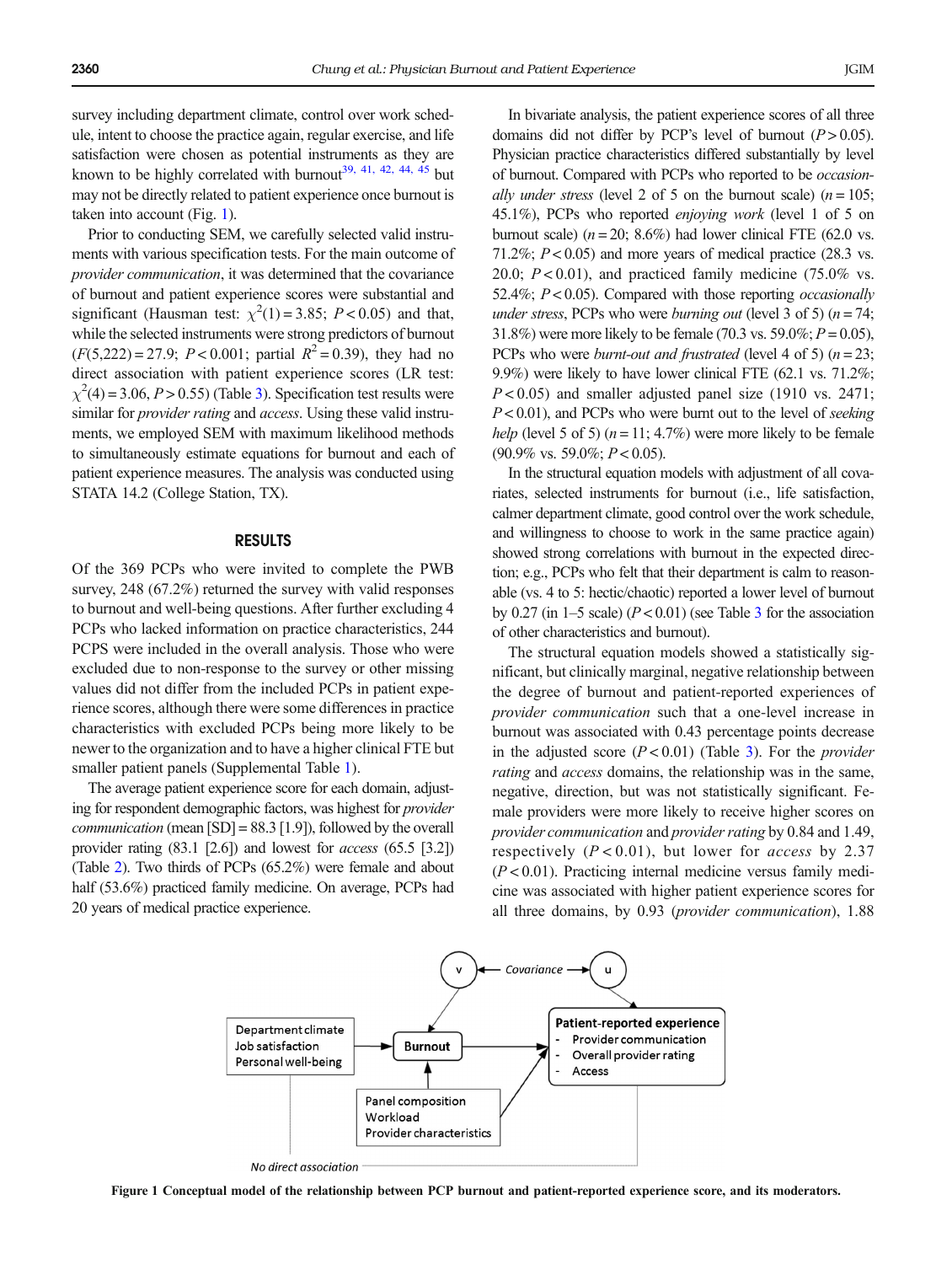Table 2 Summary Statistics: Overall and Comparison by Burnout Response

<span id="page-4-0"></span>

|                                                                 | All $(N=244)$  |         |                                | Enjoy work<br>$(N=21; 8.6\%)$ |                | <b>Occasionally</b><br>under stress<br>$(N=112)$ :<br>$45.9\%)$<br>(referent<br>$group)*$ |                                | Burn out $(N=$<br>$76; 31.2\%$ |                       | <b>Frustration</b><br>$(N=24; 9.8\%)$ |                                | Seeking help<br>$(N=11; 4.5\%)$ |  |
|-----------------------------------------------------------------|----------------|---------|--------------------------------|-------------------------------|----------------|-------------------------------------------------------------------------------------------|--------------------------------|--------------------------------|-----------------------|---------------------------------------|--------------------------------|---------------------------------|--|
| Variable (min-max)                                              | Mean           | [SD]    | Mean                           | [SD]                          | Mean           | [SD]                                                                                      | Mean                           | [SD]                           | Mean                  | [SD]                                  | Mean                           | [SD]                            |  |
| Adjusted patient experience score (0-100)                       |                |         |                                |                               |                |                                                                                           |                                |                                |                       |                                       |                                |                                 |  |
| Provider communication                                          | 88.3           | [1.9]   | 88.7                           | [2.0]                         | 88.3           | [2.0]                                                                                     | 88.4                           | $[1.7]$                        | 87.9                  | [2.1]                                 | 88.4                           | $[2.1]$                         |  |
| Provider rating                                                 | 83.1           | $[2.6]$ | 83.5                           | $[2.7]$                       | 83.0           | $[2.6]$                                                                                   | 83.1                           | $[2.5]$                        | 82.7                  | [2.8]                                 | 83.7                           | [2.2]                           |  |
| Access                                                          | 65.4           | $[3.2]$ | 65.9                           | $[3.8]$                       | 65.6           | $[3.1]$                                                                                   | 65.6                           | $[2.9]$                        | 64.5                  | $\left[3.6\right]$                    | 64.2                           | $[3.9]$                         |  |
| Physician practice characteristics<br>Clinical FTE $(10-100\%)$ | 68.9           | [16.9]  | $62.0^{\dagger}$               | [21.3]                        | 71.2           | [18.3]                                                                                    | 70.7                           | [14.9]                         | $62.1^{\dagger}$      | [18.9]                                | 62.3                           | $12.1$ ]                        |  |
| Adjusted panel size $(1 -$                                      | 2349           | $[825]$ | 2255                           | [799]                         | 2471           | [845]                                                                                     | 2419                           | [732]                          | 1910 <sup>1</sup>     | [777]                                 | $1804^{\dagger}$               | $[1025]$                        |  |
| 5803)                                                           |                |         |                                |                               |                |                                                                                           |                                |                                |                       |                                       |                                |                                 |  |
| Proportion of own patient                                       | 72.8           | [15.7]  | 67.82                          | [20.0]                        | 72.1           | $[18.2]$                                                                                  | 73.4                           | [12.7]                         | 76.5                  | [7.5]                                 | 77.4                           | $[8.8]$                         |  |
| visits $(0-95\%)$                                               |                |         |                                |                               |                |                                                                                           |                                |                                |                       |                                       |                                |                                 |  |
| Female<br>Internal medicine                                     | 65.2%<br>45.9% |         | 60.0%<br>$25.0\%$ <sup>†</sup> |                               | 59.0%<br>47.6% |                                                                                           | $70.3\%$ <sup>†</sup><br>48.6% |                                | 69.6%<br>47.8%        |                                       | $90.9\%$ <sup>†</sup><br>45.5% |                                 |  |
| $\frac{47}{47}$ Years of medical practice <sup>4-1</sup>        | 20.2           | $[9.4]$ | $28.3^{\ddagger}$              | [11.5]                        | 20.0           | $[9.2]$                                                                                   | 18.4                           | [8.4]                          | 20.0                  | $[9.7]$                               | 20.7                           | [8.6]                           |  |
|                                                                 |                |         |                                |                               |                |                                                                                           |                                |                                |                       |                                       |                                |                                 |  |
| Correlates of burnout (instruments)                             |                |         |                                |                               |                |                                                                                           |                                |                                |                       |                                       |                                |                                 |  |
| Calm department climate                                         | 49.8%          |         | 75.0%                          |                               | 59.0%          |                                                                                           | $43.2\%$ <sup>†</sup>          |                                | $26.1\%$ <sup>‡</sup> |                                       | $9.1\%$ <sup>‡</sup>           |                                 |  |
| Good control over work                                          | 34.8%          |         | 60.0%                          |                               | 47.6%          |                                                                                           | $16.2\%$ <sup>‡</sup>          |                                | $26.1\%$ <sup>†</sup> |                                       | $9.1\%$ <sup>‡</sup>           |                                 |  |
| schedule                                                        |                |         |                                |                               |                |                                                                                           | $52.7\%$ <sup>1</sup>          |                                | $13.0\%$ <sup>1</sup> |                                       | $27.3\%^{\ddagger}$            |                                 |  |
| Would choose the practice                                       | 65.7%          |         | 80.0%                          |                               | 87.6%          |                                                                                           |                                |                                |                       |                                       |                                |                                 |  |
| again<br>Exercise 4+ a week                                     | 34.8%          |         | $75.0\%$ <sup>‡</sup>          |                               | 35.2%          |                                                                                           | 27.0%                          |                                | 26.1%                 |                                       | 27.3%                          |                                 |  |
| Life satisfaction $(0-100)$                                     | 79.6           | [16.0]  | 89.5                           | $[6.2]$                       | 84.4           | [13.6]                                                                                    | $75.8^{\ddagger}$              | [13.9]                         | $70.7^{\ddagger}$     | [14.1]                                | $59.5^{\ddagger}$              | $[30.5]$                        |  |

\*Compared with the "Occasionally under stress" (referent group), difference in mean values are statistically significant:  $\dot{t} = P < 0.05$ ,  $\dot{t} = P < 0.01$ 

(rate provider), and 1.90 (Access) (all  $P < 0.01$ ). Similarly, longer years of medical practice was associated with higher patient experience scores in all three domains, by 0.038  $(P<0.01)$  (provider communication), 0.10  $(P<0.01)$  (rate

| Table 3 Association of Burnout and Patient-Reported Experience of Care-Results from Structural Equation Modeling with Instrumental |          |  |  |  |
|------------------------------------------------------------------------------------------------------------------------------------|----------|--|--|--|
|                                                                                                                                    | Variable |  |  |  |

|                                                         | Patient-reported experience of care* |            |                    |            |                    |            |  |  |  |
|---------------------------------------------------------|--------------------------------------|------------|--------------------|------------|--------------------|------------|--|--|--|
|                                                         | Provider<br>communication            |            | Rate provider      |            | <b>Access</b>      |            |  |  |  |
| <b>Variables</b>                                        | Coeff.                               | S.E.       | Coeff.             | S.E.       | Coeff.             | S.E.       |  |  |  |
| Equation 1. Burnout $(1-5)$                             |                                      |            |                    |            |                    |            |  |  |  |
| Department atmosphere: calm to reasonable               | $-0.26^{\ddagger}$                   | (0.094)    | $-0.0098$          | (0.03)     | $-0.25^{\ddagger}$ | (0.10)     |  |  |  |
| Good control over work schedule                         | $-0.18$                              | (0.10)     | $-0.016^{\dagger}$ | (0.007)    | $-0.17$            | (0.10)     |  |  |  |
| Would choose the practice again                         | $-0.67^{\ddagger}$                   | (0.10)     | 0.062              | (0.033)    | $-0.68^{\ddagger}$ | (0.10)     |  |  |  |
| Exercise 4+ a week                                      | $-0.12$                              | (0.10)     | 0.037              | (0.10)     | $-0.1$             | (0.10)     |  |  |  |
| Life satisfaction/100 $(0-1)$                           | $-1.87^{\ddagger}$                   | (0.30)     | 0.13               | (0.092)    | $-1.87^{\ddagger}$ | (0.30)     |  |  |  |
| Clinical FTE/10 $(1-10)$                                | $-0.0096$                            | (0.031)    | $-0.018^{4}$       | (0.005)    | $-0.0098$          | (0.031)    |  |  |  |
| Adjusted panel size/100 (0.7-58)                        | $-0.017^{\dagger}$                   | (0.007)    | $-0.26^{\ddagger}$ | (0.10)     | $-0.016^{\dagger}$ | (0.007)    |  |  |  |
| Proportion of own patient visits/10 (3.6–9.5)           | 0.062                                | (0.03)     | $-0.19$            | (0.10)     | 0.061              | (0.033)    |  |  |  |
| Female provider                                         | 0.038                                | (0.10)     | $-0.68^{\ddagger}$ | (0.10)     | 0.037              | (0.10)     |  |  |  |
| Internal medicine                                       | 0.13                                 | (0.09)     | $-0.11$            | (0.10)     | 0.13               | (0.092)    |  |  |  |
| Years of medical practice (4-48)                        | $-0.018^{\ddagger}$                  | (0.005)    | $-1.85^{\ddagger}$ | (0.30)     | $-0.019^{4}$       | (0.005)    |  |  |  |
| Intercept                                               | $5.01^{\ddagger}$                    | (0.46)     | $5.00^{\ddagger}$  | (0.46)     | $5.01^{\ddagger}$  | (0.46)     |  |  |  |
| Equation 2. Patient experience score $(0-100)$          |                                      |            |                    |            |                    |            |  |  |  |
| Burnout $(1-5)$                                         | $-0.26^{\ddagger}$                   | (0.094)    | $-0.33$            | (0.23)     | $-0.59$            | (0.32)     |  |  |  |
| Clinical FTE/10 $(1-10)$                                | $-0.11$                              | (0.078)    | $-0.22^{\dagger}$  | (0.09)     | $-0.058$           | (0.12)     |  |  |  |
| Adjusted panel size/100 $(0.7-58)$                      | $-0.013$                             | (0.017)    | $-0.015$           | (0.02)     | $-0.04$            | (0.026)    |  |  |  |
| Proportion of own patient visits/10 (3.6–9.5)           | 0.0044                               | (0.08)     | 0.069              | (0.10)     | 0.021              | (0.13)     |  |  |  |
| Female provider                                         | $0.84^{\ddagger}$                    | (0.26)     | $1.50^{1}$         | (0.29)     | $-2.37^{\ddagger}$ | (0.40)     |  |  |  |
| Internal medicine                                       | $0.93^{\ddagger}$                    | (0.23)     | $1.88^{\ddagger}$  | (0.26)     | $1.91^{\ddagger}$  | (0.36)     |  |  |  |
| Years of medical practice (4-48)                        | $0.037^{*}$                          | (0.013)    | $0.10^{1}$         | (0.02)     | $0.041^{\dagger}$  | (0.020)    |  |  |  |
| Intercept                                               | $88.8^{\ddagger}$                    | (1.00)     | $81.5^{\ddagger}$  | (1.12)     | $68.0^{\ddagger}$  | (1.56)     |  |  |  |
| Variance (Eq. 1)                                        | $0.49^{*}$                           | (0.04)     | $0.49^{\ddagger}$  | (0.04)     | $0.49^{\ddagger}$  | (0.044)    |  |  |  |
| Variance (Eq. 2)                                        | $3.08^{\ddagger}$                    | (0.29)     | $3.91^{1}$         | (0.36)     | $7.55^{\ddagger}$  | (0.70)     |  |  |  |
| Covariance (var $1 \times var2$ )                       | 0.23                                 | (0.13)     | 0.13               | (0.14)     | 0.22               | (0.20)     |  |  |  |
| LR test of model versus saturated $\chi^2(4)$ , P value | 3.06                                 | $P = 0.55$ | 2.03               | $P = 0.73$ | 1.80               | $P = 0.77$ |  |  |  |

\*Number of observations = 224;  $\dot{\ }P$  < 0.05;  $\dot{\ }P$  < 0.01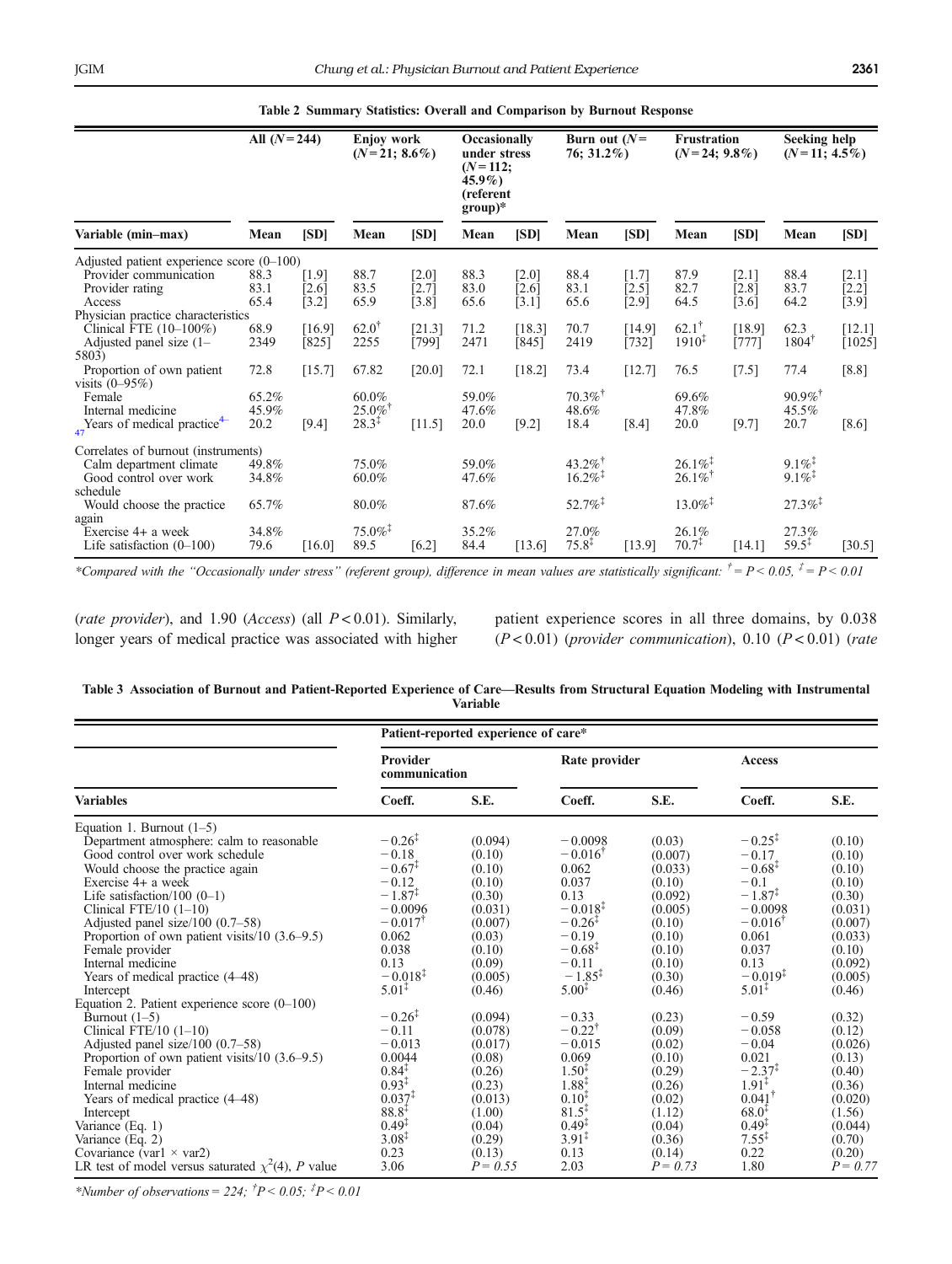provider), and  $0.041$  ( $P < 0.05$ ) (access). Clinical FTE, adjusted panel size, and proportion of seeing own patients were not associated with patient-reported experiences.

#### **DISCUSSION**

We found that the negative effect of burnout is not limited to physicians' own well-being but also impacts patient experience. A higher degree of burnout was associated with poorer patient experience in providers' communication with patients. The magnitude of the relationship was modest (0.43 percentage point per each level in burnout scale) in part due to the ceiling effect in patient experience surveys. As variation in patient experience scores across organizations is known to be very small $^{23, 53, 54}$  $^{23, 53, 54}$  $^{23, 53, 54}$  and the variation across providers within an organization can be even smaller, the effect size observed here can be considered meaningful. Although the trends were in the same direction, the effects on access and the overall rating of the physician, after controlling for PCP workload, were not significant. Effective patient-provider communication requires time and effort and may be the first domain to suffer when physicians experience burnout.

It is notable that PCPs who were female and had fewer years of experience were more likely to be burned out, but these characteristics were not negatively associated with patient experience. Rather, for the provider communication domain, female physicians scored higher. Consistently, previous studies found that female physicians engaged in more patientcentered communication and that they scored higher in patient experiences despite lower access.<sup>[55](#page-7-0), [56](#page-7-0)</sup> Further understanding of the components of burnout (depersonalization, emotional exhaustion, and personal accomplishment<sup>57</sup>) by gender would shed light on gender differences in the relationship between burnout and patient experience. A wider research literature has demonstrated the gender differences in physician burnout in many samples, with women and mothers consistently report-ing work stress and even discrimination.<sup>58–[60](#page-7-0)</sup> The increasingly female PCP workforce in the US and differences in clinical practice by gender indicate a need for careful exploration of this concern.

On the other hand, adjusted panel size and clinical FTE were not consistently associated with burnout nor patient experience of care. One possible explanation is that PCPs with a large panel or FTE may do well if they have adequate staff support which can have protective effect on physician burnout and patient experience. $61$  Thus, panel size and clinical FTE may not be the best indicators of workload, in the absence of other contributors that were not available for the study, such as having inadequate support staff in clinics (e.g., too few medical assistants) or high volumes of electronic messages from patients and staff. Such indicators of staff support and EHR workload are also known predictors of burnout and patient experience. $3, 61$  $3, 61$  It might also be the case that physicians with low clinical FTE may have other responsibilities and higher administrative workload.

This is the first large-scale empirical study of burnout and patient experience among American PCPs in the US. Consistent with our findings, some previous studies reported negative relationships, among PCPs in Greece<sup>14</sup> and the Netherlands.<sup>15</sup> Another related study conducted in the US in 2002 found no relationship between physician burnout and effectiveness of patient-provider communication rated by researcher's observation, rather than patient self-report,<sup>62</sup> but limited sample size (*n* = 40 PCPs and 235 patients with hypertension) may have contributed to the lack of statistical significance, and changes in medicine and the widespread introduction of EHR systems since this research was conducted also warrant more attention to this topic.

Several limitations of this study should be considered in the interpretation and generalization of our findings. First, we used a validated, single-item measure of burnout to keep the survey short and maximize the response rate. A longer survey using the MBI would have enabled a more thorough assessment of which dimensions of burnout are associated with particular patient experience domains. Second, while the survey response rate was high, at 72%, it is still possible that respondents are systematically different from non-respondents in unobservable ways. To minimize potential bias, we employed structural equation models with an instrumental variable approach to identify direct relationships between burnout and patient experience, unaffected by unobserved confounders. Third, with low response rates, patient experience survey responses may be biased in unknown directions. Patient experience surveys are also known to have ceiling effects, thereby not being sensitive to capture differences in quality. These issues might have been mitigated in this study by using the data aggregated at the provider level. Finally, our study participants came from a large medical group. Recent research indicates that burnout may be lower in small private practices and there may be different mediating factors in that environment,  $63$ and thus, our findings may not generalize to all practice settings.

In conclusion, primary care physician burnout has a direct negative impact on patient experience of care especially in the domain of patient-provider communication. Department climate and degree of physician autonomy in scheduling are important contributors of burnout, while panel size and work hours are not associated with burnout or patient experience. Efforts to improve the work environment to address physician well-being would be beneficial not only for physicians but also for patient experience.

Corresponding Author: Sukyung Chung, PhD; Center for Health Systems Research, Sutter HealthPalo Alto Medical Foundation Research Institute, Palo Alto, CA, USA (e-mail: schung1@stanford.edu).

Funding Information The study was funded internally by the Palo Alto Medical Foundation, Sutter Health.

Acknowledgments: We thank the study team who contributed to the conception and execution of physician joy of work surveys and to the data preparation for this study including Ruth Steinberg, Teresa Nauenberg, Tim C Lee, Ming Tai-Seale, and Yan Yang.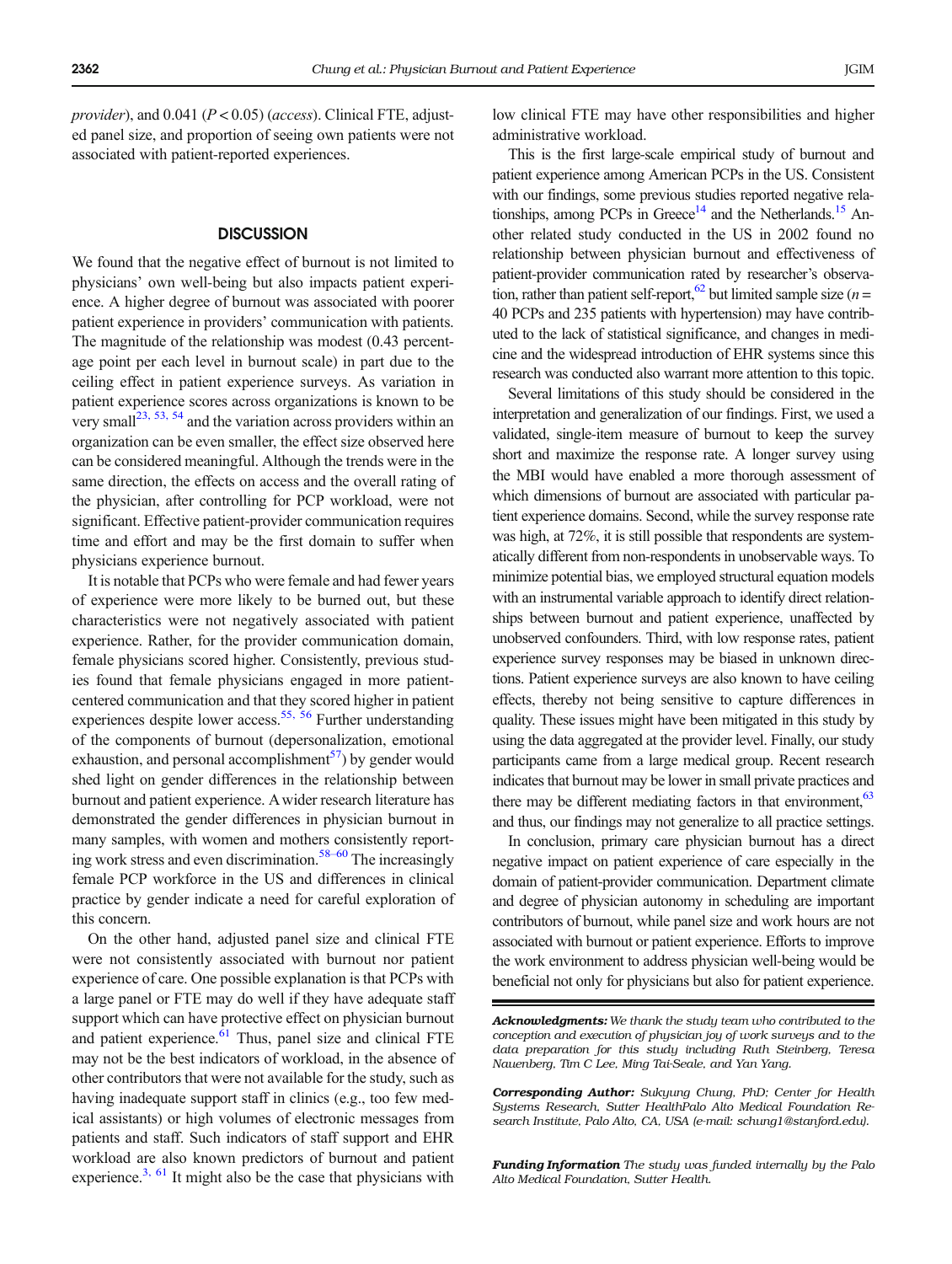#### <span id="page-6-0"></span>Compliance with Ethical Standards:

The Sutter Health Institutional Review Board approved the study protocol.

**Conflict of Interest:** The authors are employees of the healthcare system where the surveys were conducted and data were collected. The organization had no influence in the conduct or reporting of this study.

**Disclaimer:** The organization was not involved in the analysis and interpretation of the data.

#### **REFERENCES**

- 1. Shanafelt TD, Hasan O, Dyrbye LN, Sinsky C, Satele D, Sloan J, et al. Changes in burnout and satisfaction with work-life balance in physicians and the general US working population between 2011 and 2014. Mayo Clin Proc. 2015;90(12):1600–13.
- 2. Petterson SM, Liaw WR, Phillips RL, Jr., Rabin DL, Meyers DS, Bazemore AW. Projecting US primary care physician workforce needs: 2010-2025. Ann Fam Med. 2012;10(6):503–9.
- 3. Tai-Seale M, Dillon EC, Yang Y, Nordgren R, Steinberg RL, Nauenberg T, et al. Physicians' Well-Being Linked To In-Basket Messages Generated By Algorithms In Electronic Health Records. Health Aff (Millwood). 2019;38(7):1073–8.
- 4. Tai-Seale M, Olson CW, Li J, Chan AS, Morikawa C, Durbin M, et al. Electronic Health Record Logs Indicate That Physicians Split Time Evenly Between Seeing Patients And Desktop Medicine. Health Aff (Millwood). 2017;36(4):655–62.
- 5. Arndt BG, Beasley JW, Watkinson MD, Temte JL, Tuan WJ, Sinsky CA, et al. Tethered to the EHR: Primary care physician workload assessment using EHR event log data and time-motion observations. Ann Fam Med. 2017;15(5):419–26.
- 6. Babbott S, Manwell LB, Brown R, Montague E, Williams E, Schwartz M, et al. Electronic medical records and physician stress in primary care: results from the MEMO Study. J Am Med Inform Assoc. 2014;21(e1):e100–6.
- 7. Wallace JE, Lemaire JB, Ghali WA. Physician wellness: a missing quality indicator. Lancet. 2009;374(9702):1714–21.
- 8. Hall LH, Johnson J, Watt I, Tsipa A, O'Connor DB. Healthcare Staff Wellbeing, Burnout, and Patient Safety: A Systematic Review. PLoS One. 2016;11(7):e0159015.
- 9. Panagioti M, Geraghty K, Johnson J, Zhou A, Panagopoulou E, Chew-Graham C, et al. Association Between Physician Burnout and Patient Safety, Professionalism, and Patient Satisfaction: A Systematic Review and Meta-analysis. JAMA Intern Med. 2018;178(10):1317–30.
- 10. Dewa CS, Loong D, Bonato S, Trojanowski L. The relationship between physician burnout and quality of healthcare in terms of safety and acceptability: a systematic review. BMJ Open. 2017;7(6):e015141.
- 11. Halbesleben JR, Rathert C. Linking physician burnout and patient outcomes: exploring the dyadic relationship between physicians and patients. Health Care Manage Rev. 2008;33(1):29–39.
- 12. Sikka R, Morath JM, Leape L. The Quadruple Aim: care, health, cost and meaning in work. BMJ Qual Saf. 2015;24(10):608–10.
- 13. Bodenheimer T, Sinsky C. From triple to quadruple aim: care of the patient requires care of the provider. Ann Fam Med. 2014;12(6):573–6.
- 14. Anagnostopoulos F, Liolios E, Persefonis G, Slater J, Kafetsios K, Niakas D. Physician burnout and patient satisfaction with consultation in primary health care settings: evidence of relationships from a one-withmany design. J Clin Psychol Med Settings. 2012;19(4):401–10.
- 15. van den Hombergh P, Künzi B, Elwyn G, van Doremalen J, Akkermans R. Grol R, et al. High workload and job stress are associated with lower practice performance in general practice: an observational study in 239 general practices in the Netherlands. BMC Health Serv Res. 2009;9:118.
- 16. Szecsenyi J, Goetz K, Campbell S, Broge B, Reuschenbach B, Wensing M. Is the job satisfaction of primary care team members associated with patient satisfaction? BMJ Qual Saf. 2011;20(6):508–14.
- 17. Mukherjee S, Rodriguez HP, Elliott MN, Crane PK. Modern psychometric methods for estimating physician performance on the Clinician

and Group CAHPS® survey. Health Serv Outcome Res Methodol. 2013;13(2–4):109–23.

- 18. Dyer N, Sorra JS, Smith SA, Cleary PD, Hays RD. Psychometric properties of the Consumer Assessment of Healthcare Providers and Systems (CAHPS(R)) Clinician and Group Adult Visit Survey. Med Care. 2012;50 Suppl:S28–34.
- 19. Rodriguez HP, Crane PK. Examining multiple sources of differential item functioning on the Clinician & Group CAHPS(R) survey. Health Serv Res. 2011;46(6pt1):1778–802.
- 20. Centers for Medicare & Medicaid Services. Changes for Calendar Year 2014 Physician Quality Programs and the Value-Based Payment Modifier. [CMS.gov.](http://dx.doi.org/http://cms.gov) 2013.
- 21. Elliott MN, Zaslavsky AM, Goldstein E, Lehrman W, Hambarsoomians K, Beckett MK, et al. Effects of Survey Mode, Patient Mix, and Nonresponse on CAHPS® Hospital Survey Scores. Health Serv Res. 2009;44(2 Pt 1):501–18.
- 22. Groves RM, Peytcheva E. The Impact of Nonresponse Rates on Nonresponse Bias: A Meta-Analysis. Public Opin Q. 2008;72(2):167–89.
- 23. Chung S, Mujal G, Liang L, Palaniappan LP, Frosch DL. Racial/ethnic differences in reporting versus rating of healthcare experiences. Medicine (Baltimore). 2018;97(50):e13604.
- 24. Elliott MN, Edwards C, Angeles J, Hambarsoomians K, Hays RD. Patterns of Unit and Item Nonresponse in the CAHPS® Hospital Survey. Health Serv Res. 2005;40(6 Pt 2):2096–119.
- 25. Zaslavsky AM, Zaborski LB, Cleary PD. Factors affecting response rates to the Consumer Assessment of Health Plans Study survey. Med Care. 2002;40(6):485–99.
- 26. Tyser AR, Abtahi AM, McFadden M, Presson AP. Evidence of nonresponse bias in the Press-Ganey patient satisfaction survey. BMC Health Serv Res. 2016;16(a):350.
- 27. Boscardin CK, Gonzales R. The impact of demographic characteristics on nonresponse in an ambulatory patient satisfaction survey. Jt Comm J Qual Patient Saf. 2013;39(3):123–8.
- 28. Chung S, Johns N, Zhao B, Romanelli R, Pu J, Palaniappan LP, et al. Clocks Moving at Different Speeds: Cultural Variation in the Satisfaction With Wait Time for Outpatient Care. Med Care. 2016;54(3):269–76.
- 29. Tesler R, Sorra, J. CAHPS Survey Administration: What We Know and Potential Research Questions. Rockville, MD: Agency for Healthcare Research and Quality: 2017.
- 30. Rohland B, Kruse G, Rohrer J. Validation of a single item measure of burnout against the Maslach Burnout Inventory among physicians. Stress Health. 2004;20(2):75–9.
- 31. Dolan ED, Mohr D, Lempa M, Joos S, Fihn SD, Nelson KM, et al. Using a single item to measure burnout in primary care staff: a psychometric evaluation. J Gen Intern Med. 2015;30(5):582–7.
- 32. Trockel M, Bohman B, Lesure E, Hamidi MS, Welle D, Roberts L, et al. A brief instrument to assess both burnout and professional fulfillment in physicians: reliability and validity, including correlation with self-reported medical errors, in a sample of resident and practicing physicians. Acad Psychiatry. 2018;42:11–24.
- 33. Hansen V, Pit S. The Single Item Burnout Measure is a Psychometrically Sound Screening Tool for Occupational Burnout. Health Scope. 2016.
- 34. Knox M, Willard-Grace R, Huang B, Grumbach K. Maslach Burnout Inventory and a self-defined, single-item burnout measure produce different clinician and staff burnout estimates. J Gen Intern Med. 2018;33(8):1344–51.
- 35. Rabatin J, Williams E, Baier Manwell L, Schwartz MD, Brown RL, Linzer M. Predictors and Outcomes of Burnout in Primary Care Physicians. J Prim Care Community Health. 2016;7(1):41–3.
- Swensen S, Kabcenell A, Shanafelt T. Physician-Organization Collaboration Reduces Physician Burnout and Promotes Engagement: The Mayo Clinic Experience. J Healthc Manag. 2016;61(2):105–27.
- 37. West CP, Dyrbye LN, Erwin PJ, Shanafelt TD. Interventions to prevent and reduce physician burnout: a systematic review and meta-analysis. Lancet. 2016;388(10057):2272–81.
- 38. Awa WL, Plaumann M, Walter U. Burnout prevention: a review of intervention programs. Patient Educ Couns. 2010;78(2):184–90.
- 39. Linzer M, Manwell L, Williams E, Bobula J, Brown R, Varkey A, et al. Working conditions in primary care: physician reactions and care quality. Annals of Internal Medicine. 2009;151(1):28.
- 40. Linzer M, Baier Manwell L, Mundt M, Williams E, Maguire A, McMurray J, et al. Advances in Patient Safety Organizational Climate, Stress, and Error in Primary Care: The MEMO Study. In: Henriksen K, Battles JB, Marks ES, Lewin DI, eds. Advances in Patient Safety: From Research to Implementation (Volume 1: Research Findings). Rockville, MD: Agency for Healthcare Research and Quality (US); 2005.